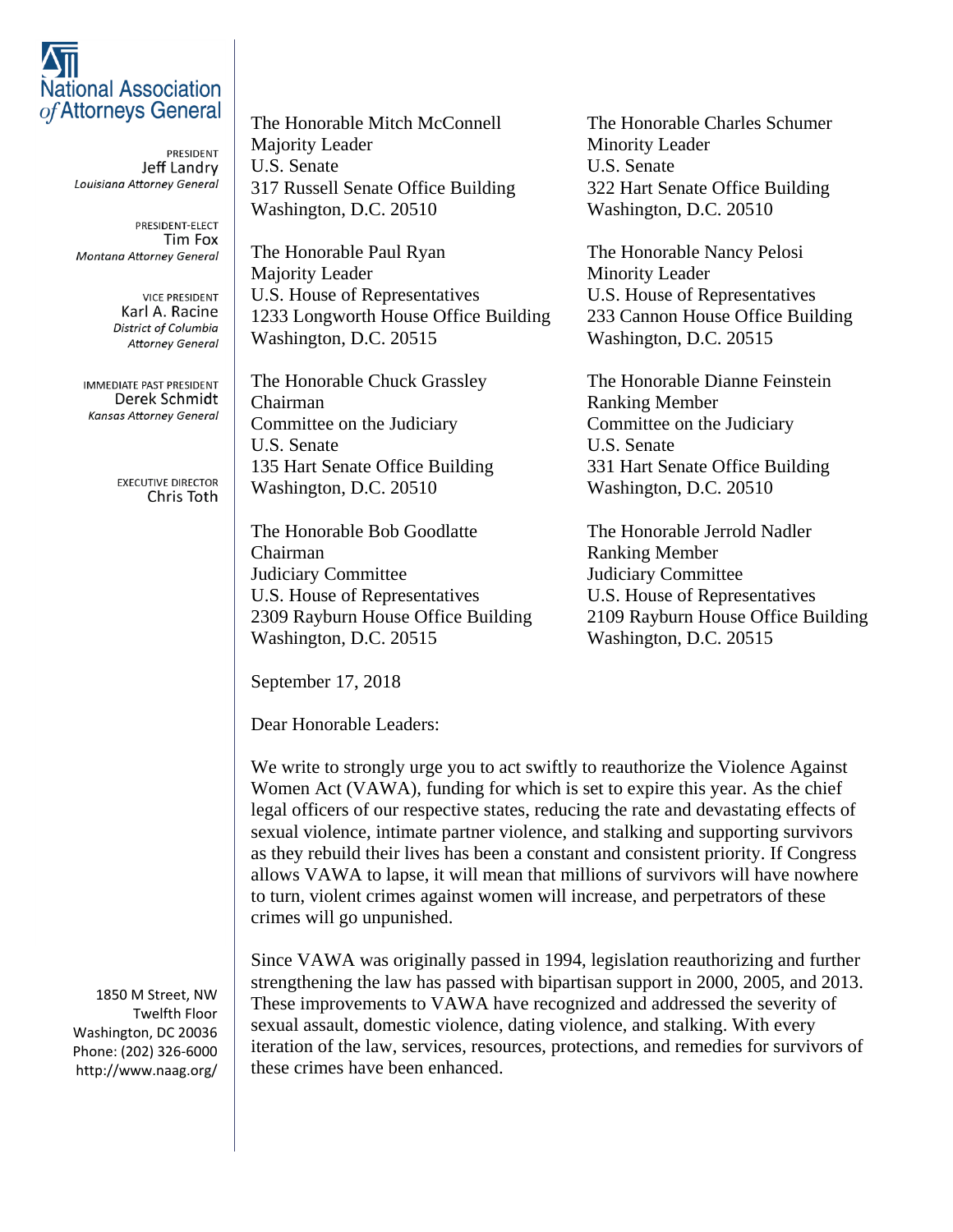Under the law, between 1995 and 2016, over \$6 billion in grants have been awarded to a wide array of government and non-profit organizations across the nation. These programs provide training and assistance to address and reduce domestic violence, dating violence, sexual assault, and stalking, offer resources and services to survivors, and hold offenders accountable. These programs have also facilitated partnerships between prosecutors, judges, advocates, community organizations, and health care providers. Through our extensive effort to fight violence against women and support survivors, we have seen that coordinated responses are essential to help survivors through crisis and empower them to live safe and healthy lives.

VAWA has substantially improved access to advocacy, health care, and legal services, but unfortunately, violence against women remains prevalent in all communities. Every aspect of our society--rural, suburban, urban, and our tribal communities-- has all been impacted by the painful effects of violence against women. Yet, the work to eradicate sexual and intimate partner violence is far from complete. Congress must act swiftly to re-authorize VAWA to maintain the essential tools so necessary to support survivors and reduce the frequency of these senseless acts of violence.

As the legislative history of VAWA has shown, members from both sides of the aisle have come together to strengthen existing protections and fill gaps in the law. We therefore urge you to work together as leaders of your respective caucuses and committees to act before VAWA expires and pass a VAWA reauthorization bill that continues to ensure our nation's most vulnerable victims are not left behind.

Sincerely,

Pamela Jo Bondi Lisa Madigan

Steve Marshall Jahna Lindemuth Alabama Attorney General Alaska Attorney General

Talauega Eleasalo V. Ale Mark Brnovich American Samoa Attorney General Arizona Attorney General

Leslie Rutledge Xavier Becerra

all Madys

Florida Attorney General Illinois Attorney General

Arkansas Attorney General California Attorney General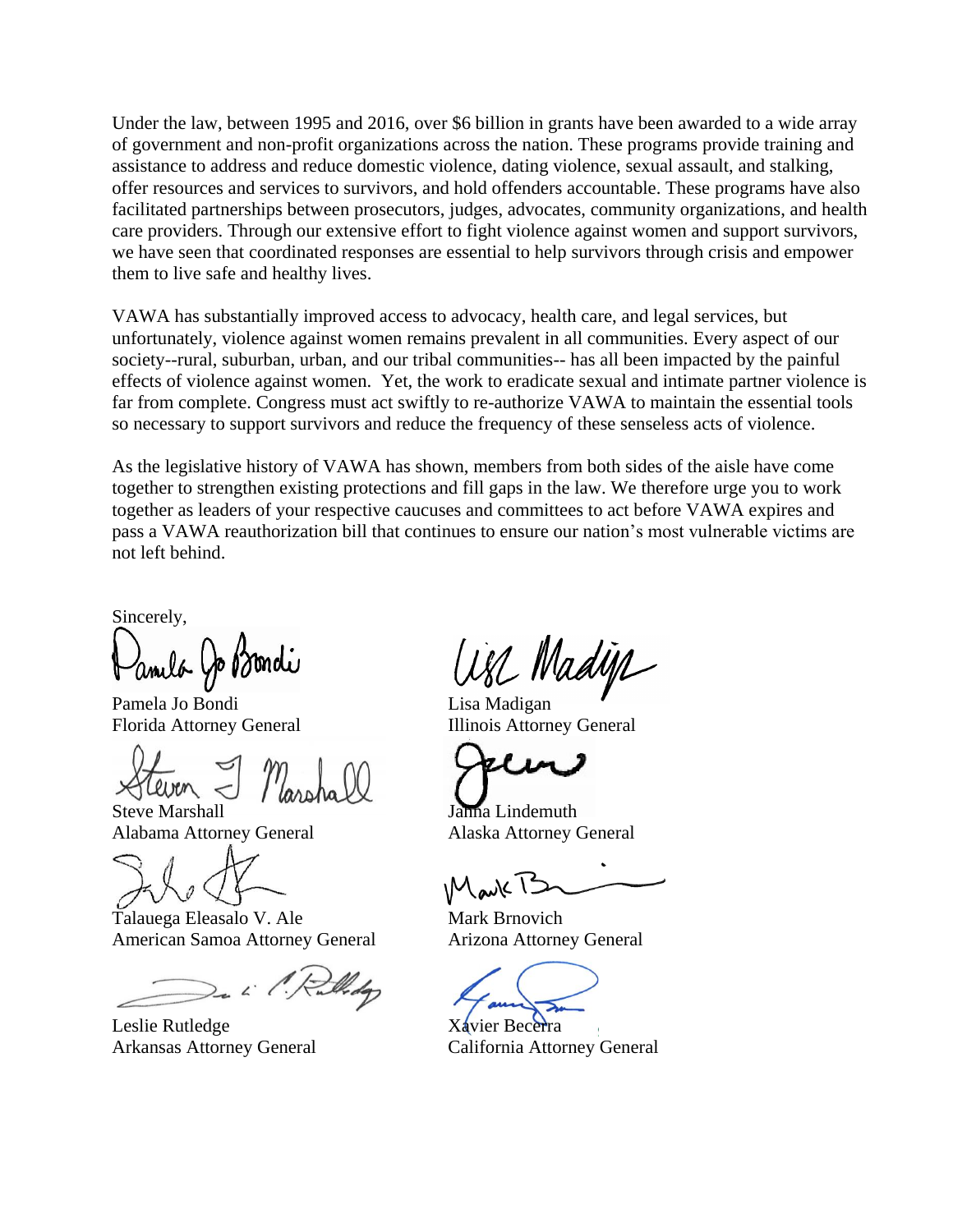Cynthia of Cyfraan

Cynthia H. Coffman George Jepsen<br>
Colorado Attorney General Connecticut At

Matthew P. Denn Karl A. Racine

Georgia Attorney General Guam Attorney General

Russell h. Sugal

Russell A. Suzuki V Lawrence Wasden Hawaii Attorney General Idaho Attorney General

Curtis T. Hill, Jr. Tom Miller Indiana Attorney General Iowa Attorney General

 $\int u \cdot \mathcal{L}$ 

Derek Schmidt Andy Beshear

an Janet Mills

Louisiana Attorney General Maine Attorney General

 $B_{\text{max}} \leq \overline{\chi}$ 

Brian Frosh Maura Healey

huetle

Bill Schuette Lori Swanson

Connecticut Attorney General

Delaware Attorney General District of Columbia Attorney General

Christopher M. Carr Elizabeth Barrett-Anderson

Kansas Attorney General Kentucky Attorney General

putto

Maryland Attorney General Massachusetts Attorney General

Michigan Attorney General Minnesota Attorney General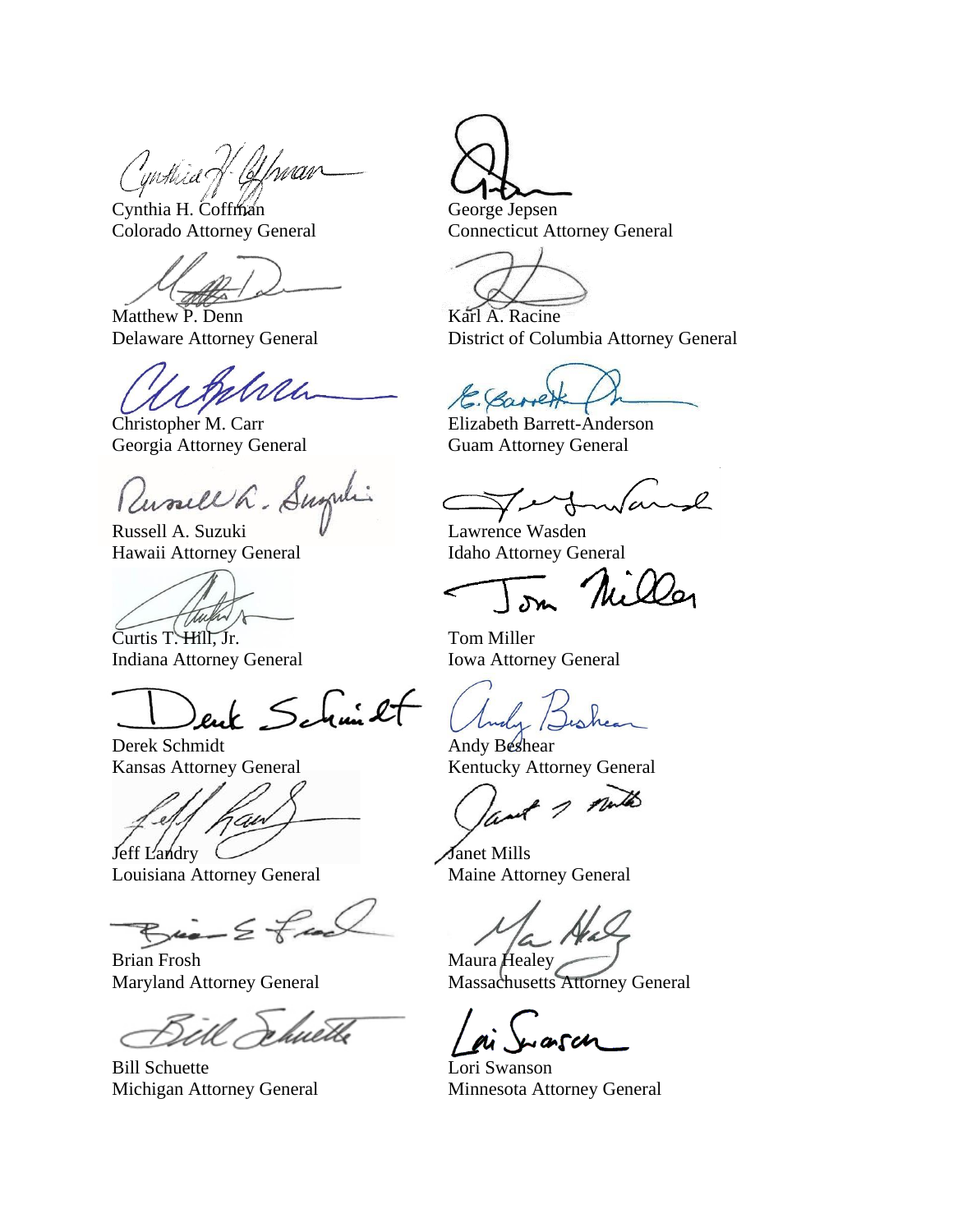im that

**I** Josh Hawley Mississippi Attorney General Missouri Attorney General

Montana Attorney General Nebraska Attorney General

Adam Paul Laxalt Gordon MacDonald

Gurbir S. Grewal **Hector Balderas** 

Barban D. Undne

Barbara D. Underwood Josh Stein<br>New York Attorney General North Care

Wayne Stenehjem ( ) Edward Manibusan

muchael De we

Mike DeWine Mike Hunter

Eller 7, loser

Ellen<sup>{</sup>F. Rosenblum Josh Shapiro<br>Oregon Attorney General Pennsylvania

Wanda Văzquez Garced Peter F. Kilmartin

LA DC Ste

Tim Fox Douglas Peterson

Nevada Attorney General New Hampshire Attorney General

New Jersey Attorney General New Mexico Attorney General

North Carolina Attorney General

Swarssauburn

North Dakota Attorney General N. Mariana Islands Attorney General

Ohio Attorney General Oklahoma Attorney General

Pennsylvania Attorney General

Puerto Rico Attorney General Rhode Island Attorney General